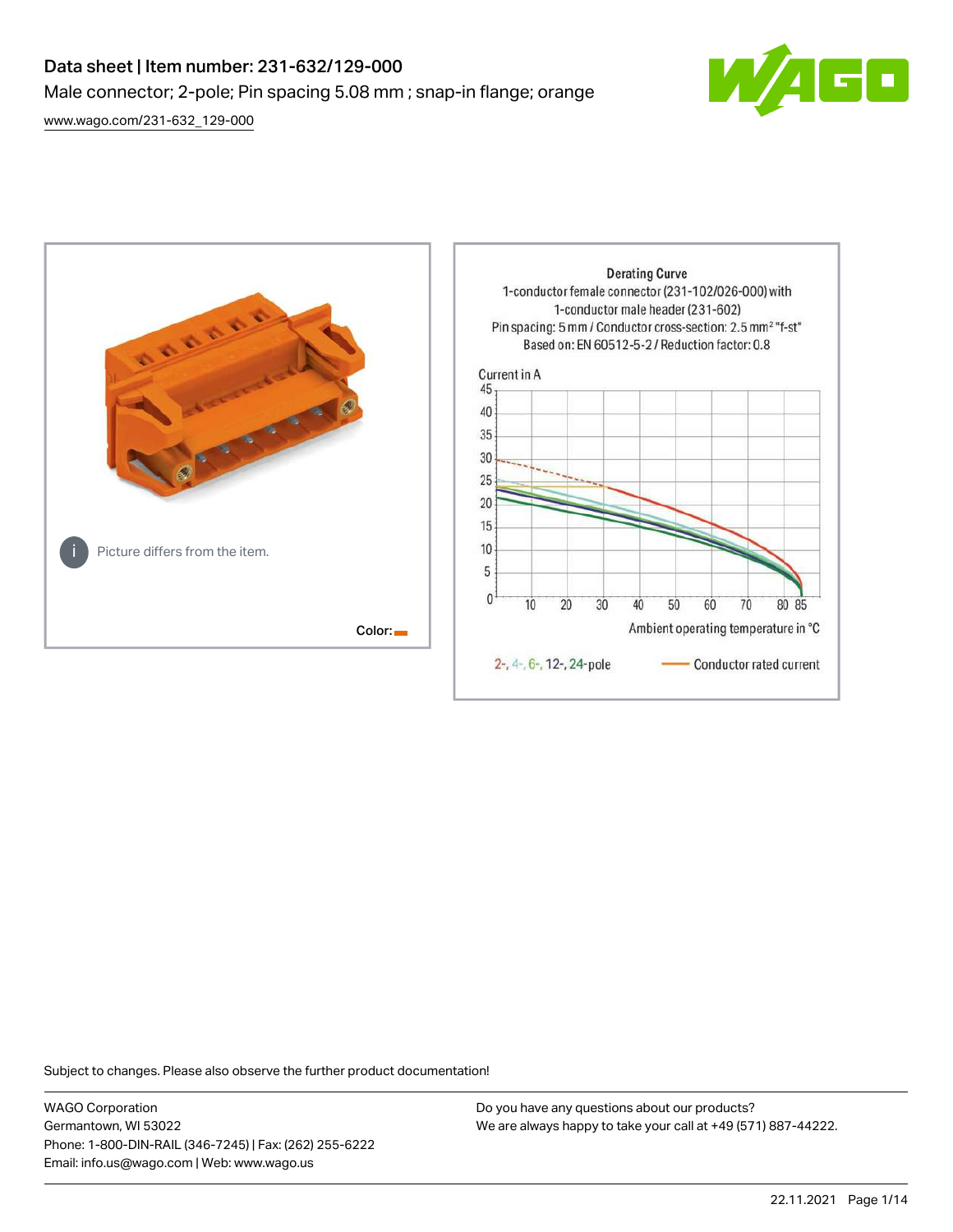



## Item description

- $\blacksquare$ Universal connection for all conductor types
- $\blacksquare$ Easy cable pre-assembly and on-unit wiring via vertical and horizontal CAGE CLAMP® actuation
- $\blacksquare$ For wire-to-wire and board-to-wire connections
- $\blacksquare$ Versions available with snap-in mounting feet or flanges for panel or through-panel mounting
- П With coding fingers

## Data Notes

Safety information 1 The MCS – MULTI CONNECTION SYSTEM includes connectors without breaking capacity in accordance with DIN EN 61984. When

Subject to changes. Please also observe the further product documentation!  $\mathbf{u}$ 

WAGO Corporation Germantown, WI 53022 Phone: 1-800-DIN-RAIL (346-7245) | Fax: (262) 255-6222 Email: info.us@wago.com | Web: www.wago.us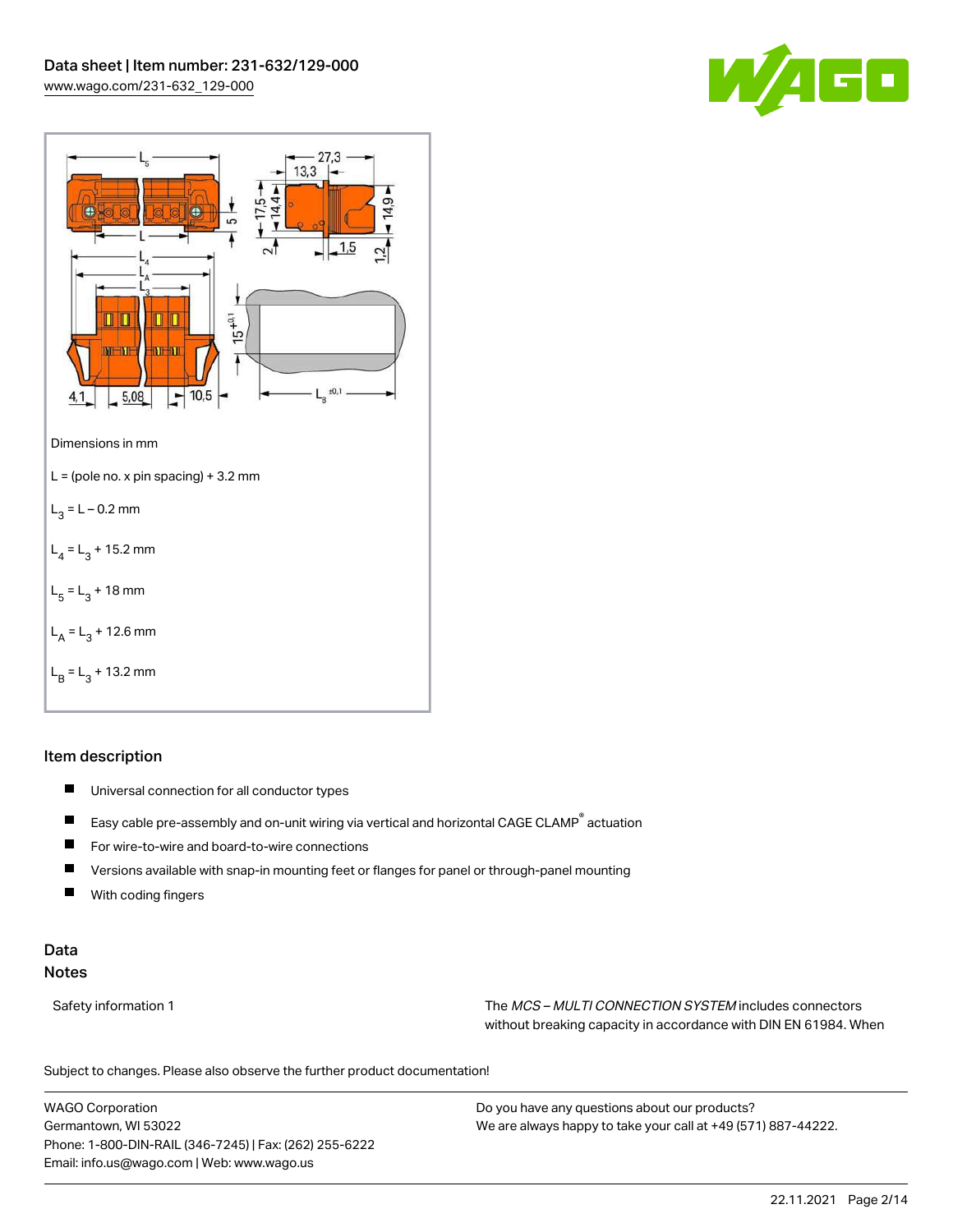

| unmated.                                                         |
|------------------------------------------------------------------|
| ensure header pins, which can be touched, are not live when      |
| /disconnected when live or under load. The circuit design should |
| used as intended, these connectors must not be connected         |

| Variants: | Other pole numbers                                               |
|-----------|------------------------------------------------------------------|
|           | Gold-plated or partially gold-plated contact surfaces            |
|           | Other versions (or variants) can be requested from WAGO Sales or |
|           | configured at https://configurator.wago.com/                     |

## Electrical data

## IEC Approvals

| Ratings per                 | IEC/EN 60664-1                                                       |
|-----------------------------|----------------------------------------------------------------------|
| Rated voltage (III / 3)     | 320 V                                                                |
| Rated surge voltage (III/3) | 4 <sub>kV</sub>                                                      |
| Rated voltage (III/2)       | 320 V                                                                |
| Rated surge voltage (III/2) | 4 <sub>kV</sub>                                                      |
| Nominal voltage (II/2)      | 630 V                                                                |
| Rated surge voltage (II/2)  | 4 <sub>k</sub> V                                                     |
| Rated current               | 12A                                                                  |
| Legend (ratings)            | (III / 2) $\triangleq$ Overvoltage category III / Pollution degree 2 |

## UL Approvals

| Approvals per                  | UL 1059 |
|--------------------------------|---------|
| Rated voltage UL (Use Group B) | 300 V   |
| Rated current UL (Use Group B) | 15 A    |
| Rated voltage UL (Use Group D) | 300 V   |
| Rated current UL (Use Group D) | 10 A    |

## Ratings per UL

| Rated voltage UL 1977 | 600 V |
|-----------------------|-------|
| Rated current UL 1977 |       |

## CSA Approvals

| Approvals per                   | <b>CSA</b> |
|---------------------------------|------------|
| Rated voltage CSA (Use Group B) | 300 V      |
| Rated current CSA (Use Group B) | 15 A       |
| Rated voltage CSA (Use Group D) | 300 V      |

Subject to changes. Please also observe the further product documentation!

| <b>WAGO Corporation</b>                                | Do you have any questions about our products?                 |
|--------------------------------------------------------|---------------------------------------------------------------|
| Germantown, WI 53022                                   | We are always happy to take your call at +49 (571) 887-44222. |
| Phone: 1-800-DIN-RAIL (346-7245)   Fax: (262) 255-6222 |                                                               |
| Email: info.us@wago.com   Web: www.wago.us             |                                                               |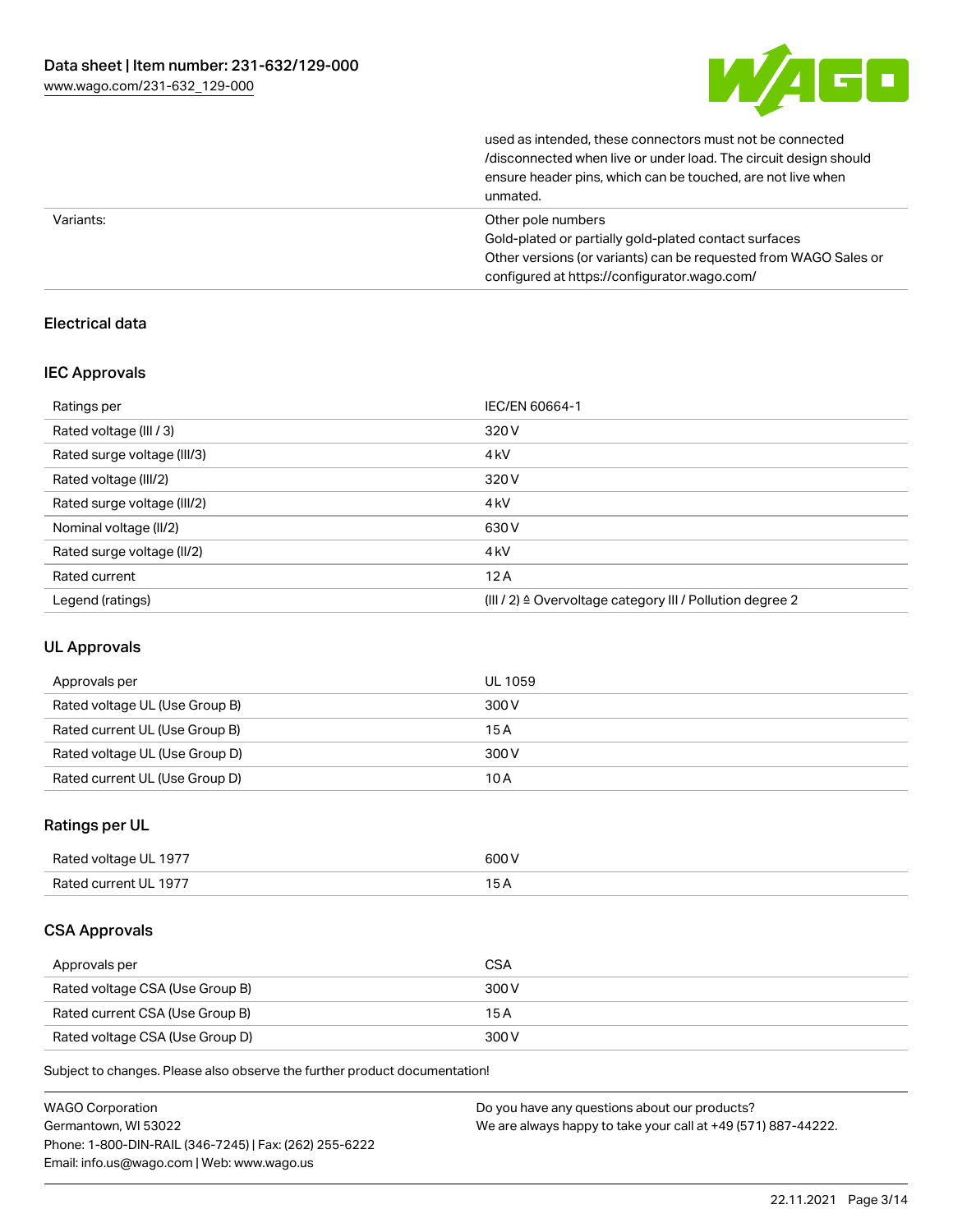W/1EE

| Rated current CSA (Use Group D) | 10 A |
|---------------------------------|------|

## Connection data

| Total number of connection points |  |
|-----------------------------------|--|
| Total number of potentials        |  |
| Number of connection types        |  |
| Number of levels                  |  |

## Connection 1

| Connection technology                             | CAGE CLAMP <sup>®</sup>                 |
|---------------------------------------------------|-----------------------------------------|
| Actuation type                                    | Operating tool                          |
| Solid conductor                                   | $0.082.5$ mm <sup>2</sup> / 28  12 AWG  |
| Fine-stranded conductor                           | $0.08$ 2.5 mm <sup>2</sup> / 28  12 AWG |
| Fine-stranded conductor; with insulated ferrule   | $0.251.5$ mm <sup>2</sup>               |
| Fine-stranded conductor; with uninsulated ferrule | $0.252.5$ mm <sup>2</sup>               |
| Strip length                                      | $89$ mm / 0.31  0.35 inch               |
| Number of poles                                   | 2                                       |
| Conductor entry direction to mating direction     | 0°                                      |

## Physical data

| Pin spacing | 5.08 mm / 0.2 inch    |
|-------------|-----------------------|
| Width       | 31.16 mm / 1.227 inch |
| Height      | 17.5 mm / 0.689 inch  |
| Depth       | 27.5 mm / 1.083 inch  |

#### Mechanical data

| Housing sheet thickness | $0.5$ 2.5 mm / 0.02  0.098 inch |
|-------------------------|---------------------------------|
| Mounting type           | Snap-in                         |
| Mounting type           | Feed-through mounting           |

#### Plug-in connection

| Contact type (pluggable connector) | Male connector/plug |
|------------------------------------|---------------------|
| Connector (connection type)        | for conductor       |
| Mismating protection               | No                  |
| Locking of plug-in connection      | Threaded flange     |

Subject to changes. Please also observe the further product documentation! Material data

| <b>WAGO Corporation</b>                                | Do you have any questions about our products?                 |
|--------------------------------------------------------|---------------------------------------------------------------|
| Germantown, WI 53022                                   | We are always happy to take your call at +49 (571) 887-44222. |
| Phone: 1-800-DIN-RAIL (346-7245)   Fax: (262) 255-6222 |                                                               |
| Email: info.us@wago.com   Web: www.wago.us             |                                                               |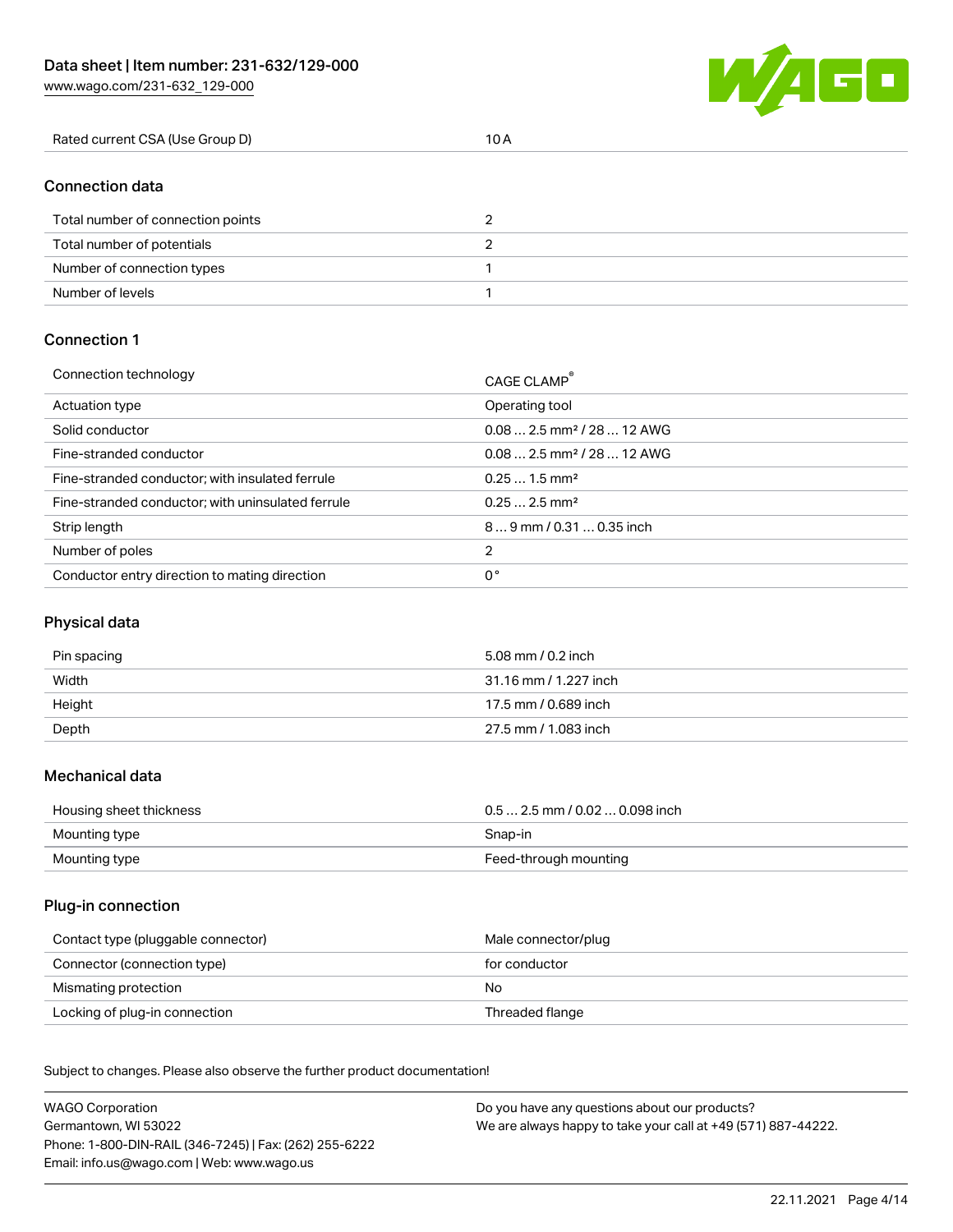

## Material data

| Color                       | orange                                 |
|-----------------------------|----------------------------------------|
| Material group              |                                        |
| Insulation material         | Polyamide (PA66)                       |
| Flammability class per UL94 | V <sub>0</sub>                         |
| Clamping spring material    | Chrome nickel spring steel (CrNi)      |
| Contact material            | Electrolytic copper (E <sub>Cu</sub> ) |
| Contact plating             | tin-plated                             |
| Fire load                   | 0.135 MJ                               |
| Weight                      | 6.3 <sub>g</sub>                       |

#### Environmental requirements

| Limit temperature range | .+100 $^{\circ}$ C<br>-60 |
|-------------------------|---------------------------|
|-------------------------|---------------------------|

## Commercial data

| Product Group         | 3 (Multi Conn. System) |
|-----------------------|------------------------|
| PU (SPU)              | 50 Stück               |
| Packaging type        | box                    |
| Country of origin     | DE                     |
| <b>GTIN</b>           | 4050821279976          |
| Customs tariff number | 8536694040             |

## Approvals / Certificates

### Country specific Approvals

| Logo | Approval                                      | <b>Additional Approval Text</b> | Certificate<br>name |
|------|-----------------------------------------------|---------------------------------|---------------------|
|      | <b>CB</b><br>DEKRA Certification B.V.         | IEC 61984                       | NL-39756            |
|      | <b>CSA</b><br><b>DEKRA Certification B.V.</b> | C <sub>22.2</sub>               | 1466354             |
| EMA  | <b>KEMA/KEUR</b><br>DEKRA Certification B.V.  | EN 61984                        | 2190761.01          |

#### Ship Approvals

Subject to changes. Please also observe the further product documentation!

| <b>WAGO Corporation</b>                                | Do you have any questions about our products?                 |
|--------------------------------------------------------|---------------------------------------------------------------|
| Germantown, WI 53022                                   | We are always happy to take your call at +49 (571) 887-44222. |
| Phone: 1-800-DIN-RAIL (346-7245)   Fax: (262) 255-6222 |                                                               |
| Email: info.us@wago.com   Web: www.wago.us             |                                                               |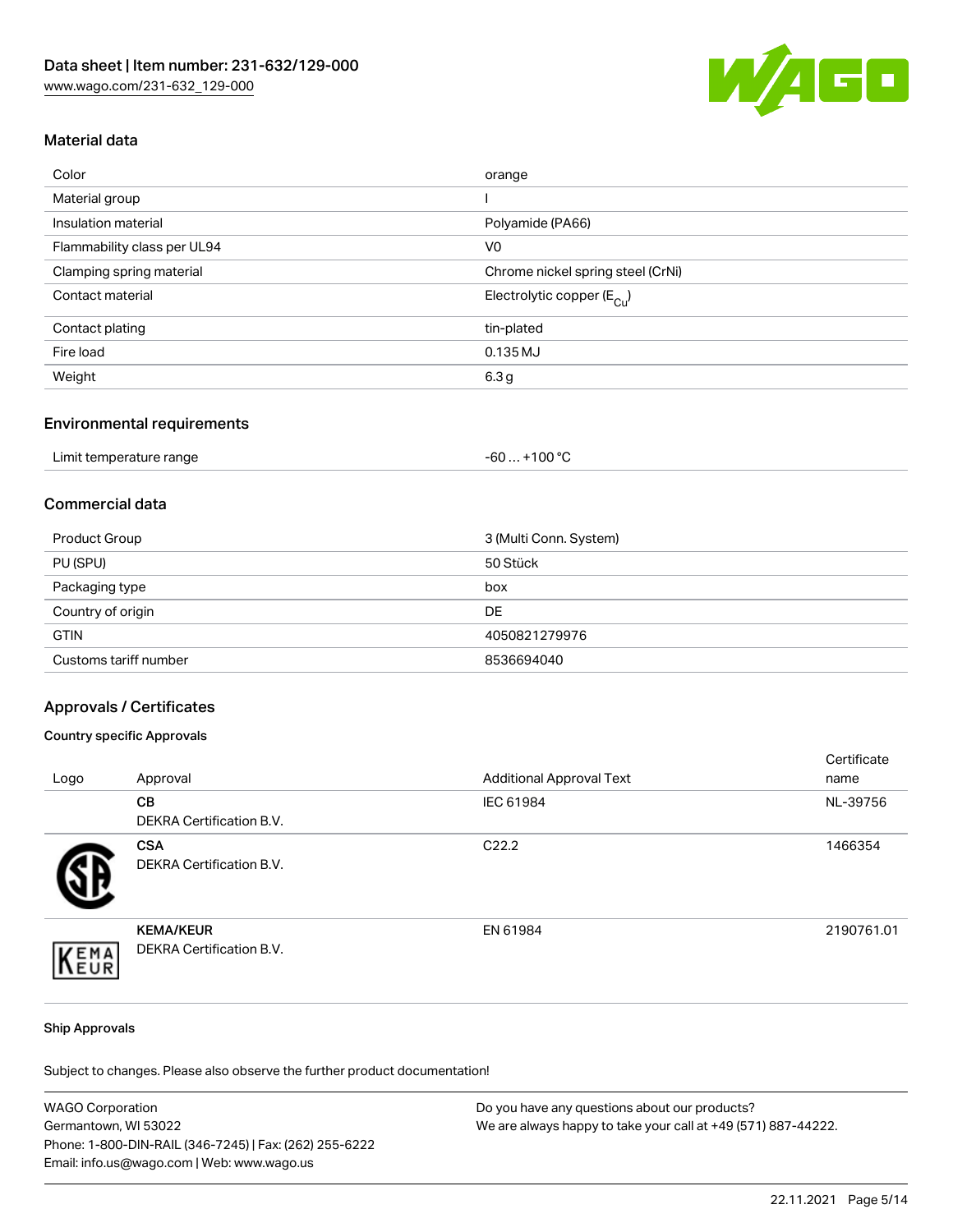[www.wago.com/231-632\\_129-000](http://www.wago.com/231-632_129-000)



| Logo                                         | Approval                                                                                                                                                                                        | <b>Additional Approval Text</b>               | Certificate<br>name              |
|----------------------------------------------|-------------------------------------------------------------------------------------------------------------------------------------------------------------------------------------------------|-----------------------------------------------|----------------------------------|
|                                              | <b>BV</b><br>Bureau Veritas S.A.                                                                                                                                                                | IEC 60998                                     | 11915/D0<br><b>BV</b>            |
|                                              |                                                                                                                                                                                                 |                                               |                                  |
| <b>UL-Approvals</b>                          |                                                                                                                                                                                                 |                                               | Certificate                      |
| Logo                                         | Approval                                                                                                                                                                                        | <b>Additional Approval Text</b>               | name                             |
|                                              | cURus<br>Underwriters Laboratories Inc.                                                                                                                                                         | <b>UL 1059</b>                                | E45172                           |
|                                              | <b>UR</b><br>Underwriters Laboratories Inc.                                                                                                                                                     | <b>UL 1977</b>                                | E45171                           |
| Counterpart                                  | Item no.231-302/107-000<br>Female plug; 2-pole; screw interlocking flange; 12 AWG max; pin spacing 5.08 mm; 1 conductor per<br>pole; orange                                                     |                                               | www.wago.com/231-302/107-<br>000 |
| <b>Optional accessories</b><br>Strain relief |                                                                                                                                                                                                 |                                               |                                  |
| Strain relief housing                        |                                                                                                                                                                                                 |                                               |                                  |
|                                              | Item no.: 232-632<br>Strain relief housing; orange                                                                                                                                              |                                               | www.wago.com/232-632             |
| <b>Marking accessories</b>                   |                                                                                                                                                                                                 |                                               |                                  |
| Marking strip                                |                                                                                                                                                                                                 |                                               |                                  |
|                                              | Item no.: 210-331/508-103<br>Marking strips; as a DIN A4 sheet; MARKED; 1-12 (200x); Height of marker strip: 2.3 mm/0.091 in; Strip<br>length 182 mm; Horizontal marking; Self-adhesive; white  |                                               | www.wago.com/210-331<br>/508-103 |
|                                              | Item no.: 210-331/508-104<br>Marking strips; as a DIN A4 sheet; MARKED; 13-24 (200x); Height of marker strip: 2.3 mm/0.091 in; Strip<br>length 182 mm; Horizontal marking; Self-adhesive; white |                                               | www.wago.com/210-331<br>/508-104 |
|                                              | Item no.: 210-332/508-202<br>Marking strips; as a DIN A4 sheet; MARKED; 1-16 (160x); Height of marker strip: 3 mm; Strip length 182<br>mm; Horizontal marking; Self-adhesive; white             |                                               | www.wago.com/210-332<br>/508-202 |
|                                              | Subject to changes. Please also observe the further product documentation!                                                                                                                      |                                               |                                  |
| <b>WAGO Corporation</b>                      |                                                                                                                                                                                                 | Do you have any questions about our products? |                                  |

Germantown, WI 53022 Phone: 1-800-DIN-RAIL (346-7245) | Fax: (262) 255-6222 Email: info.us@wago.com | Web: www.wago.us

We are always happy to take your call at +49 (571) 887-44222.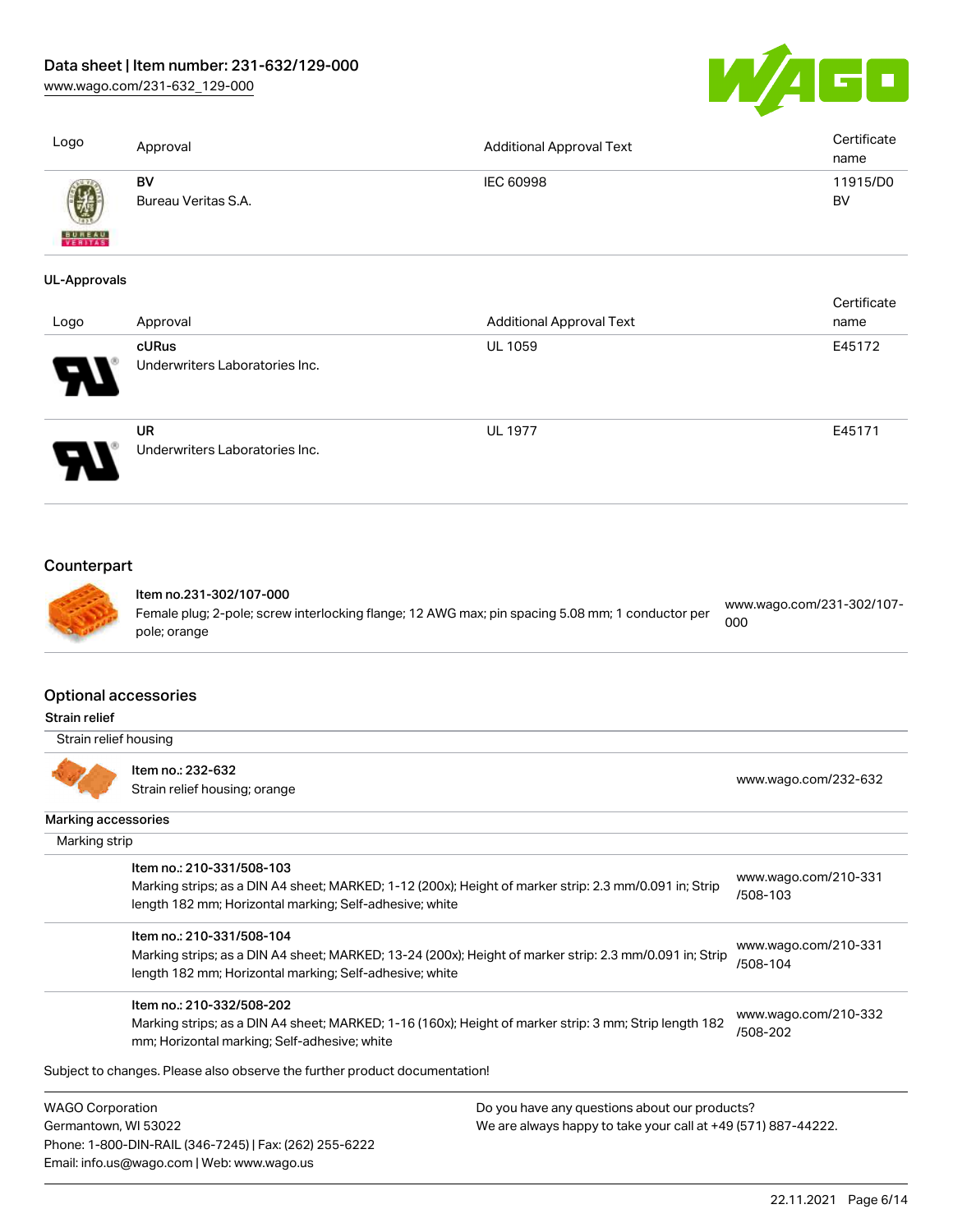[www.wago.com/231-632\\_129-000](http://www.wago.com/231-632_129-000)



|                | Item no.: 210-332/508-204<br>Marking strips; as a DIN A4 sheet; MARKED; 17-32 (160x); Height of marker strip: 3 mm; Strip length<br>182 mm; Horizontal marking; Self-adhesive; white | www.wago.com/210-332<br>/508-204 |
|----------------|--------------------------------------------------------------------------------------------------------------------------------------------------------------------------------------|----------------------------------|
|                | Item no.: 210-332/508-206<br>Marking strips; as a DIN A4 sheet; MARKED; 33-48 (160x); Height of marker strip: 3 mm; Strip length<br>182 mm; Horizontal marking; Self-adhesive; white | www.wago.com/210-332<br>/508-206 |
|                | Item no.: 210-332/508-205<br>Marking strips; as a DIN A4 sheet; MARKED; 1-32 (80x); Height of marker strip: 3 mm; Strip length 182<br>mm; Horizontal marking; Self-adhesive; white   | www.wago.com/210-332<br>/508-205 |
| <b>Tools</b>   |                                                                                                                                                                                      |                                  |
| Operating tool |                                                                                                                                                                                      |                                  |
|                | Item no.: 209-130<br>Operating tool; suitable for 264, 280 and 281 Series; 1-way; of insulating material; white                                                                      | www.wago.com/209-130             |
|                | Item no.: 209-132<br>Operating tool; for connecting comb-style jumper bar; 2-way; of insulating material                                                                             | www.wago.com/209-132             |
|                | Item no.: 210-657<br>Operating tool; Blade: 3.5 x 0.5 mm; with a partially insulated shaft; short; multicoloured                                                                     | www.wago.com/210-657             |
|                | Item no.: 210-720<br>Operating tool; Blade: 3.5 x 0.5 mm; with a partially insulated shaft; multicoloured                                                                            | www.wago.com/210-720             |
|                | Item no.: 231-131<br>Operating tool; made of insulating material; 1-way; loose; white                                                                                                | www.wago.com/231-131             |
|                | Item no.: 231-291<br>Operating tool; made of insulating material; 1-way; loose; red                                                                                                  | www.wago.com/231-291             |
|                | Item no.: 280-432<br>Operating tool; made of insulating material; 2-way; white                                                                                                       | www.wago.com/280-432             |
|                | Item no.: 280-434<br>Operating tool; made of insulating material; 4-way                                                                                                              | www.wago.com/280-434             |
|                | Item no.: 280-437<br>Operating tool; made of insulating material; 7-way                                                                                                              | www.wago.com/280-437             |
|                | Item no.: 280-440<br>Operating tool; made of insulating material; 10-way                                                                                                             | www.wago.com/280-440             |
|                | Item no.: 280-435<br>Operating tool; made of insulating material; 5-way; gray                                                                                                        | www.wago.com/280-435             |
|                | Item no.: 280-436<br>Operating tool; made of insulating material; 6-way                                                                                                              | www.wago.com/280-436             |

WAGO Corporation Germantown, WI 53022 Phone: 1-800-DIN-RAIL (346-7245) | Fax: (262) 255-6222 Email: info.us@wago.com | Web: www.wago.us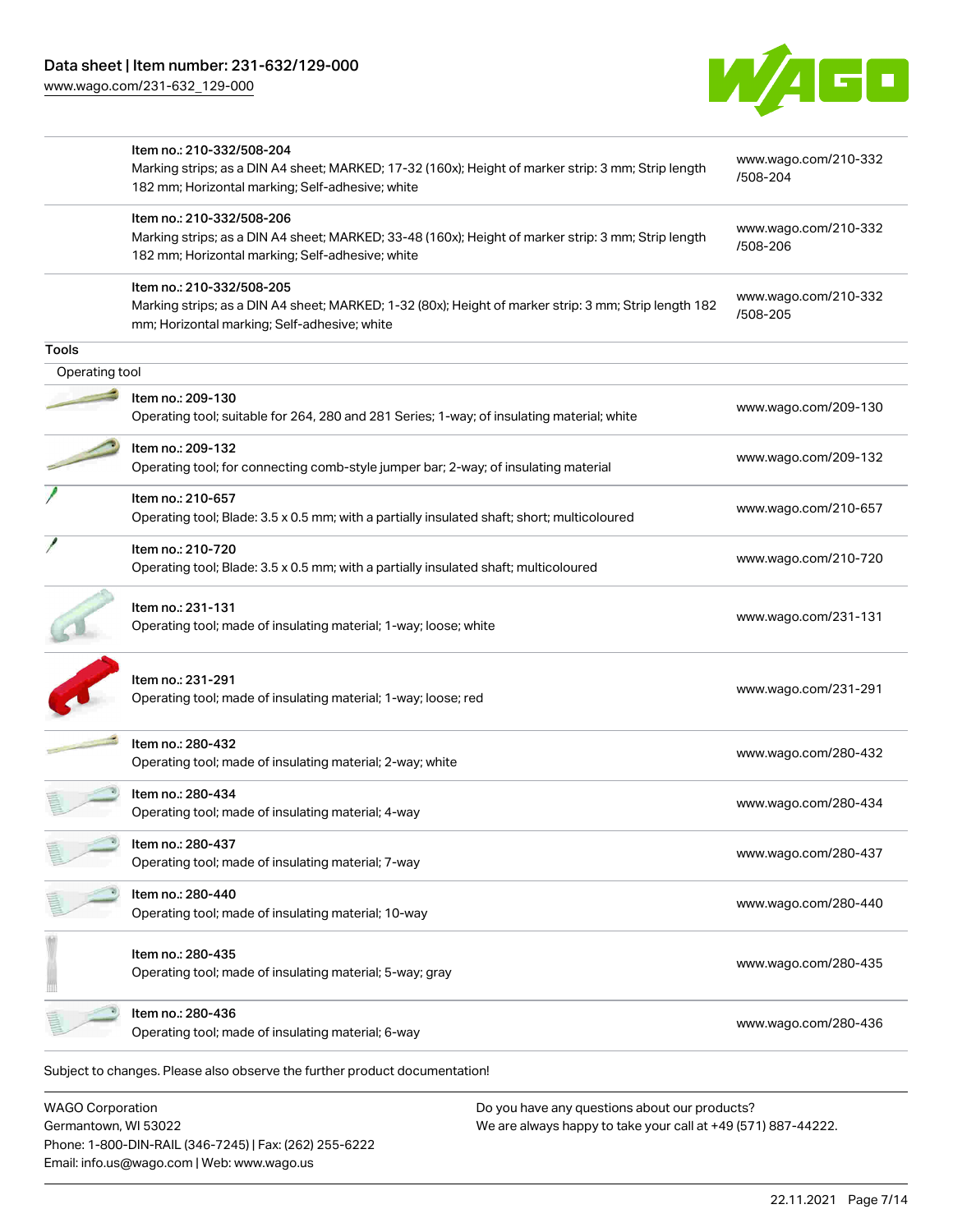[www.wago.com/231-632\\_129-000](http://www.wago.com/231-632_129-000)





Item no.: 280-438

Operating tool; made of insulating material; 8-way [www.wago.com/280-438](http://www.wago.com/280-438)

|                 | Item no.: 280-433                                                                                                       | www.wago.com/280-433 |
|-----------------|-------------------------------------------------------------------------------------------------------------------------|----------------------|
|                 | Operating tool; made of insulating material; 3-way                                                                      |                      |
| <b>Ferrules</b> |                                                                                                                         |                      |
| Ferrule         |                                                                                                                         |                      |
|                 | Item no.: 216-101                                                                                                       | www.wago.com/216-101 |
|                 | Ferrule; Sleeve for 0.5 mm <sup>2</sup> / AWG 22; uninsulated; electro-tin plated; silver-colored                       |                      |
| Ĭ.              | Item no.: 216-104                                                                                                       |                      |
|                 | Ferrule; Sleeve for 1.5 mm <sup>2</sup> / AWG 16; uninsulated; electro-tin plated; silver-colored                       | www.wago.com/216-104 |
| I               | Item no.: 216-106                                                                                                       | www.wago.com/216-106 |
|                 | Ferrule; Sleeve for 2.5 mm <sup>2</sup> / AWG 14; uninsulated; electro-tin plated; silver-colored                       |                      |
|                 | Item no.: 216-102                                                                                                       |                      |
|                 | Ferrule; Sleeve for 0.75 mm <sup>2</sup> / AWG 20; uninsulated; electro-tin plated; silver-colored                      | www.wago.com/216-102 |
| Ĭ.              | Item no.: 216-103                                                                                                       |                      |
|                 | Ferrule; Sleeve for 1 mm <sup>2</sup> / AWG 18; uninsulated; electro-tin plated                                         | www.wago.com/216-103 |
| i.              | Item no.: 216-123                                                                                                       |                      |
|                 | Ferrule; Sleeve for 1 mm <sup>2</sup> / AWG 18; uninsulated; electro-tin plated; silver-colored                         | www.wago.com/216-123 |
| î.              | Item no.: 216-122                                                                                                       |                      |
|                 | Ferrule; Sleeve for 0.75 mm <sup>2</sup> / AWG 20; uninsulated; electro-tin plated; silver-colored                      | www.wago.com/216-122 |
| Ĭ.              | Item no.: 216-124                                                                                                       |                      |
|                 | Ferrule; Sleeve for 1.5 mm <sup>2</sup> / AWG 16; uninsulated; electro-tin plated                                       | www.wago.com/216-124 |
|                 | Item no.: 216-142                                                                                                       |                      |
|                 | Ferrule; Sleeve for 0.75 mm <sup>2</sup> / 18 AWG; uninsulated; electro-tin plated; electrolytic copper; gastight       | www.wago.com/216-142 |
|                 | crimped; acc. to DIN 46228, Part 1/08.92                                                                                |                      |
|                 | Item no.: 216-132<br>Ferrule; Sleeve for 0.34 mm <sup>2</sup> / AWG 24; uninsulated; electro-tin plated                 | www.wago.com/216-132 |
|                 |                                                                                                                         |                      |
| ī.              | Item no.: 216-121<br>Ferrule; Sleeve for 0.5 mm <sup>2</sup> / AWG 22; uninsulated; electro-tin plated; silver-colored  | www.wago.com/216-121 |
|                 |                                                                                                                         |                      |
|                 | Item no.: 216-143<br>Ferrule; Sleeve for 1 mm² / AWG 18; uninsulated; electro-tin plated; electrolytic copper; gastight | www.wago.com/216-143 |
|                 | crimped; acc. to DIN 46228, Part 1/08.92                                                                                |                      |
|                 | Item no.: 216-131                                                                                                       |                      |
|                 | Ferrule; Sleeve for 0.25 mm <sup>2</sup> / AWG 24; uninsulated; electro-tin plated; silver-colored                      | www.wago.com/216-131 |
|                 | Item no.: 216-141                                                                                                       |                      |
|                 | Ferrule; Sleeve for 0.5 mm <sup>2</sup> / 20 AWG; uninsulated; electro-tin plated; electrolytic copper; gastight        | www.wago.com/216-141 |
|                 | crimped; acc. to DIN 46228, Part 1/08.92                                                                                |                      |
|                 | Item no.: 216-152                                                                                                       | www.wago.com/216-152 |
|                 | Ferrule; Sleeve for 0.34 mm <sup>2</sup> / AWG 24; uninsulated; electro-tin plated                                      |                      |

Subject to changes. Please also observe the further product documentation!

WAGO Corporation Germantown, WI 53022 Phone: 1-800-DIN-RAIL (346-7245) | Fax: (262) 255-6222 Email: info.us@wago.com | Web: www.wago.us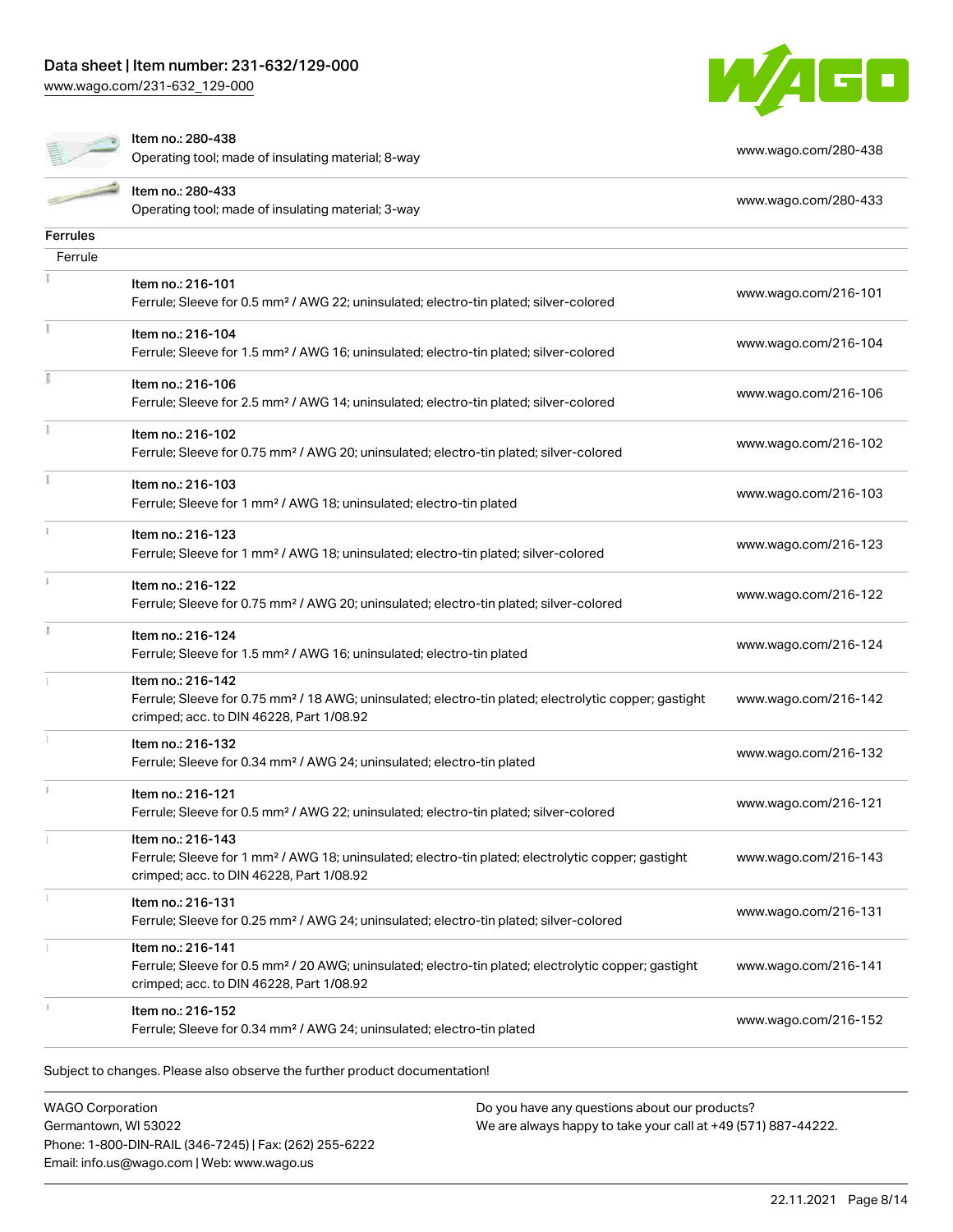## Data sheet | Item number: 231-632/129-000

[www.wago.com/231-632\\_129-000](http://www.wago.com/231-632_129-000)



|   | Item no.: 216-203<br>Ferrule; Sleeve for 1 mm <sup>2</sup> / AWG 18; insulated; electro-tin plated; red                                                                                                 | www.wago.com/216-203 |
|---|---------------------------------------------------------------------------------------------------------------------------------------------------------------------------------------------------------|----------------------|
|   | Item no.: 216-202<br>Ferrule; Sleeve for 0.75 mm <sup>2</sup> / 18 AWG; insulated; electro-tin plated; gray                                                                                             | www.wago.com/216-202 |
|   | Item no.: 216-151<br>Ferrule; Sleeve for 0.25 mm <sup>2</sup> / AWG 24; uninsulated; electro-tin plated                                                                                                 | www.wago.com/216-151 |
| Â | Item no.: 216-204<br>Ferrule; Sleeve for 1.5 mm <sup>2</sup> / AWG 16; insulated; electro-tin plated; black                                                                                             | www.wago.com/216-204 |
|   | Item no.: 216-144<br>Ferrule; Sleeve for 1.5 mm <sup>2</sup> / AWG 16; uninsulated; electro-tin plated; electrolytic copper; gastight<br>crimped; acc. to DIN 46228, Part 1/08.92; silver-colored       | www.wago.com/216-144 |
|   | Item no.: 216-201<br>Ferrule; Sleeve for 0.5 mm <sup>2</sup> / 20 AWG; insulated; electro-tin plated; white                                                                                             | www.wago.com/216-201 |
|   | Item no.: 216-223<br>Ferrule; Sleeve for 1 mm <sup>2</sup> / AWG 18; insulated; electro-tin plated; red                                                                                                 | www.wago.com/216-223 |
|   | Item no.: 216-241<br>Ferrule; Sleeve for 0.5 mm <sup>2</sup> / 20 AWG; insulated; electro-tin plated; electrolytic copper; gastight<br>crimped; acc. to DIN 46228, Part 4/09.90; white                  | www.wago.com/216-241 |
|   | Item no.: 216-242<br>Ferrule; Sleeve for 0.75 mm <sup>2</sup> / 18 AWG; insulated; electro-tin plated; electrolytic copper; gastight<br>crimped; acc. to DIN 46228, Part 4/09.90; gray                  | www.wago.com/216-242 |
|   | Item no.: 216-222<br>Ferrule; Sleeve for 0.75 mm <sup>2</sup> / 18 AWG; insulated; electro-tin plated; gray                                                                                             | www.wago.com/216-222 |
|   | Item no.: 216-221<br>Ferrule; Sleeve for 0.5 mm <sup>2</sup> / 20 AWG; insulated; electro-tin plated; white                                                                                             | www.wago.com/216-221 |
| 1 | Item no.: 216-224<br>Ferrule; Sleeve for 1.5 mm <sup>2</sup> / AWG 16; insulated; electro-tin plated; black                                                                                             | www.wago.com/216-224 |
|   | Item no.: 216-243<br>Ferrule; Sleeve for 1 mm <sup>2</sup> / AWG 18; insulated; electro-tin plated; electrolytic copper; gastight crimped; www.wago.com/216-243<br>acc. to DIN 46228, Part 4/09.90; red |                      |
|   | Item no.: 216-244<br>Ferrule; Sleeve for 1.5 mm <sup>2</sup> / AWG 16; insulated; electro-tin plated; electrolytic copper; gastight<br>crimped; acc. to DIN 46228, Part 4/09.90; black                  | www.wago.com/216-244 |
|   | Item no.: 216-263<br>Ferrule; Sleeve for 1 mm <sup>2</sup> / AWG 18; insulated; electro-tin plated; electrolytic copper; gastight crimped; www.wago.com/216-263<br>acc. to DIN 46228, Part 4/09.90; red |                      |
| 1 | Item no.: 216-264<br>Ferrule; Sleeve for 1.5 mm <sup>2</sup> / AWG 16; insulated; electro-tin plated; electrolytic copper; gastight<br>crimped; acc. to DIN 46228, Part 4/09.90; black                  | www.wago.com/216-264 |
| 1 | Item no.: 216-284<br>Ferrule; Sleeve for 1.5 mm <sup>2</sup> / AWG 16; insulated; electro-tin plated; electrolytic copper; gastight<br>crimped; acc. to DIN 46228, Part 4/09.90; black                  | www.wago.com/216-284 |

Subject to changes. Please also observe the further product documentation!

WAGO Corporation Germantown, WI 53022 Phone: 1-800-DIN-RAIL (346-7245) | Fax: (262) 255-6222 Email: info.us@wago.com | Web: www.wago.us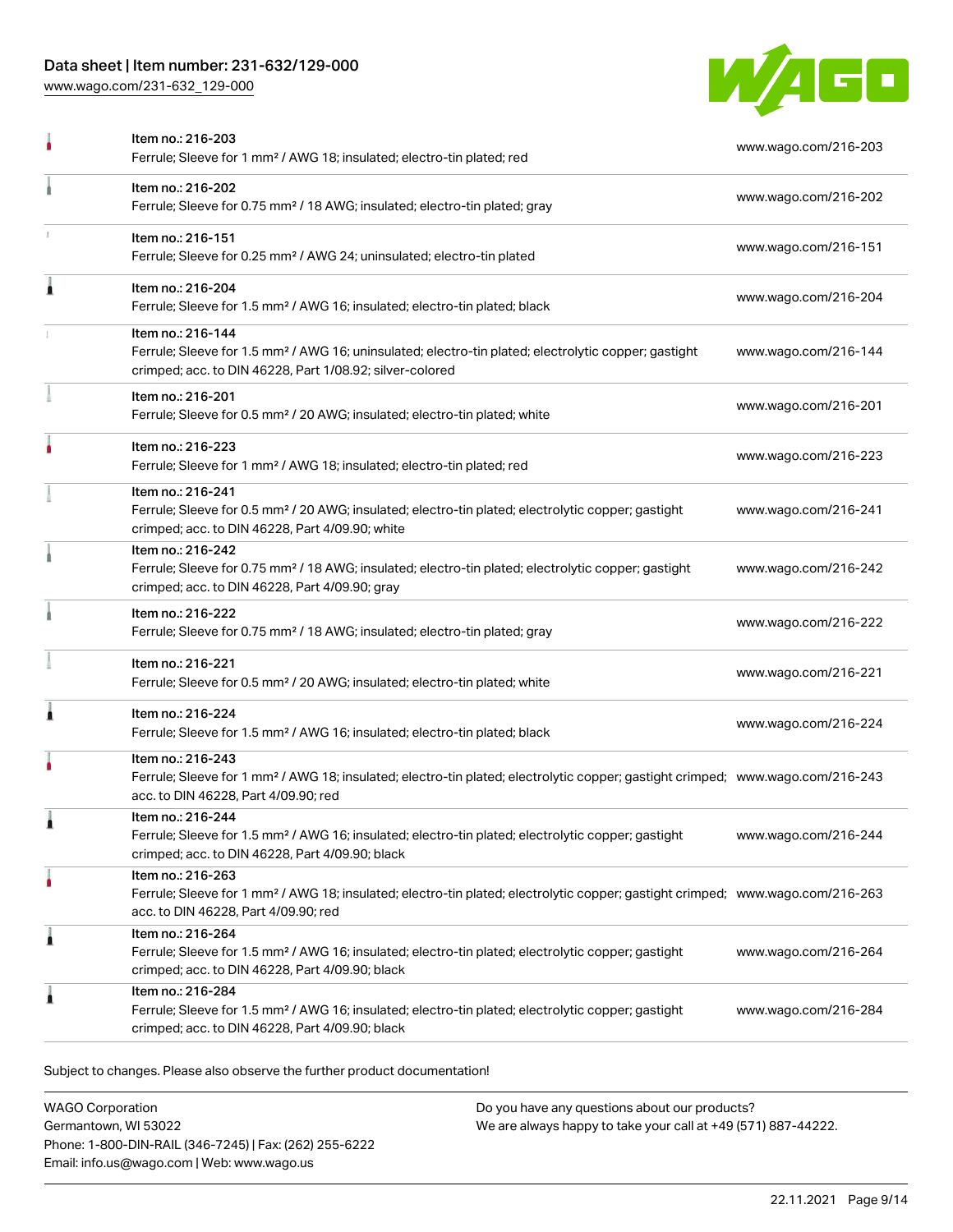## Data sheet | Item number: 231-632/129-000

Email: info.us@wago.com | Web: www.wago.us

[www.wago.com/231-632\\_129-000](http://www.wago.com/231-632_129-000)



|                                                    | Item no.: 216-262<br>Ferrule; Sleeve for 0.75 mm <sup>2</sup> / 18 AWG; insulated; electro-tin plated; electrolytic copper; gastight<br>crimped; acc. to DIN 46228, Part 4/09.90; gray |                                                                                                                | www.wago.com/216-262 |
|----------------------------------------------------|----------------------------------------------------------------------------------------------------------------------------------------------------------------------------------------|----------------------------------------------------------------------------------------------------------------|----------------------|
|                                                    | Item no.: 216-301<br>Ferrule; Sleeve for 0.25 mm <sup>2</sup> / AWG 24; insulated; electro-tin plated; yellow                                                                          |                                                                                                                | www.wago.com/216-301 |
|                                                    | Item no.: 216-321<br>Ferrule; Sleeve for 0.25 mm <sup>2</sup> / AWG 24; insulated; electro-tin plated; yellow                                                                          |                                                                                                                | www.wago.com/216-321 |
|                                                    | Item no.: 216-322<br>Ferrule; Sleeve for 0.34 mm <sup>2</sup> / 22 AWG; insulated; electro-tin plated; green                                                                           |                                                                                                                | www.wago.com/216-322 |
|                                                    | Item no.: 216-302<br>Ferrule; Sleeve for 0.34 mm <sup>2</sup> / 22 AWG; insulated; electro-tin plated; light turquoise                                                                 |                                                                                                                | www.wago.com/216-302 |
| Coding                                             |                                                                                                                                                                                        |                                                                                                                |                      |
| Coding                                             |                                                                                                                                                                                        |                                                                                                                |                      |
|                                                    | Item no.: 231-129<br>Coding key; snap-on type; light gray                                                                                                                              |                                                                                                                | www.wago.com/231-129 |
| Insulations stops                                  |                                                                                                                                                                                        |                                                                                                                |                      |
| Insulation stop                                    |                                                                                                                                                                                        |                                                                                                                |                      |
| cu                                                 | Item no.: 231-672<br>Insulation stop; 0.75 - 1 mm <sup>2</sup> ; dark gray                                                                                                             |                                                                                                                | www.wago.com/231-672 |
|                                                    | Item no.: 231-670<br>Insulation stop; 0.08-0.2 mm <sup>2</sup> / 0.2 mm <sup>2</sup> "s"; white                                                                                        |                                                                                                                | www.wago.com/231-670 |
| LEEL                                               | Item no.: 231-671<br>Insulation stop; 0.25 - 0.5 mm <sup>2</sup> ; light gray                                                                                                          |                                                                                                                | www.wago.com/231-671 |
| Cover                                              |                                                                                                                                                                                        |                                                                                                                |                      |
| Cover                                              |                                                                                                                                                                                        |                                                                                                                |                      |
| $\label{eq:1} \begin{array}{c} \Delta \end{array}$ | $\bullet$ Item no.: 231-669<br>Lockout caps; for covering unused clamping units; orange                                                                                                |                                                                                                                | www.wago.com/231-669 |
| Jumpers                                            |                                                                                                                                                                                        |                                                                                                                |                      |
| Jumper                                             |                                                                                                                                                                                        |                                                                                                                |                      |
|                                                    | Item no.: 231-905<br>Jumper; for conductor entry; 5-way; insulated; gray                                                                                                               |                                                                                                                | www.wago.com/231-905 |
|                                                    | Item no.: 231-903<br>Jumper; for conductor entry; 3-way; insulated; gray                                                                                                               |                                                                                                                | www.wago.com/231-903 |
|                                                    | Item no.: 231-907<br>Jumper; for conductor entry; 7-way; insulated; gray                                                                                                               |                                                                                                                | www.wago.com/231-907 |
|                                                    | Subject to changes. Please also observe the further product documentation!                                                                                                             |                                                                                                                |                      |
| <b>WAGO Corporation</b><br>Germantown, WI 53022    | Phone: 1-800-DIN-RAIL (346-7245)   Fax: (262) 255-6222                                                                                                                                 | Do you have any questions about our products?<br>We are always happy to take your call at +49 (571) 887-44222. |                      |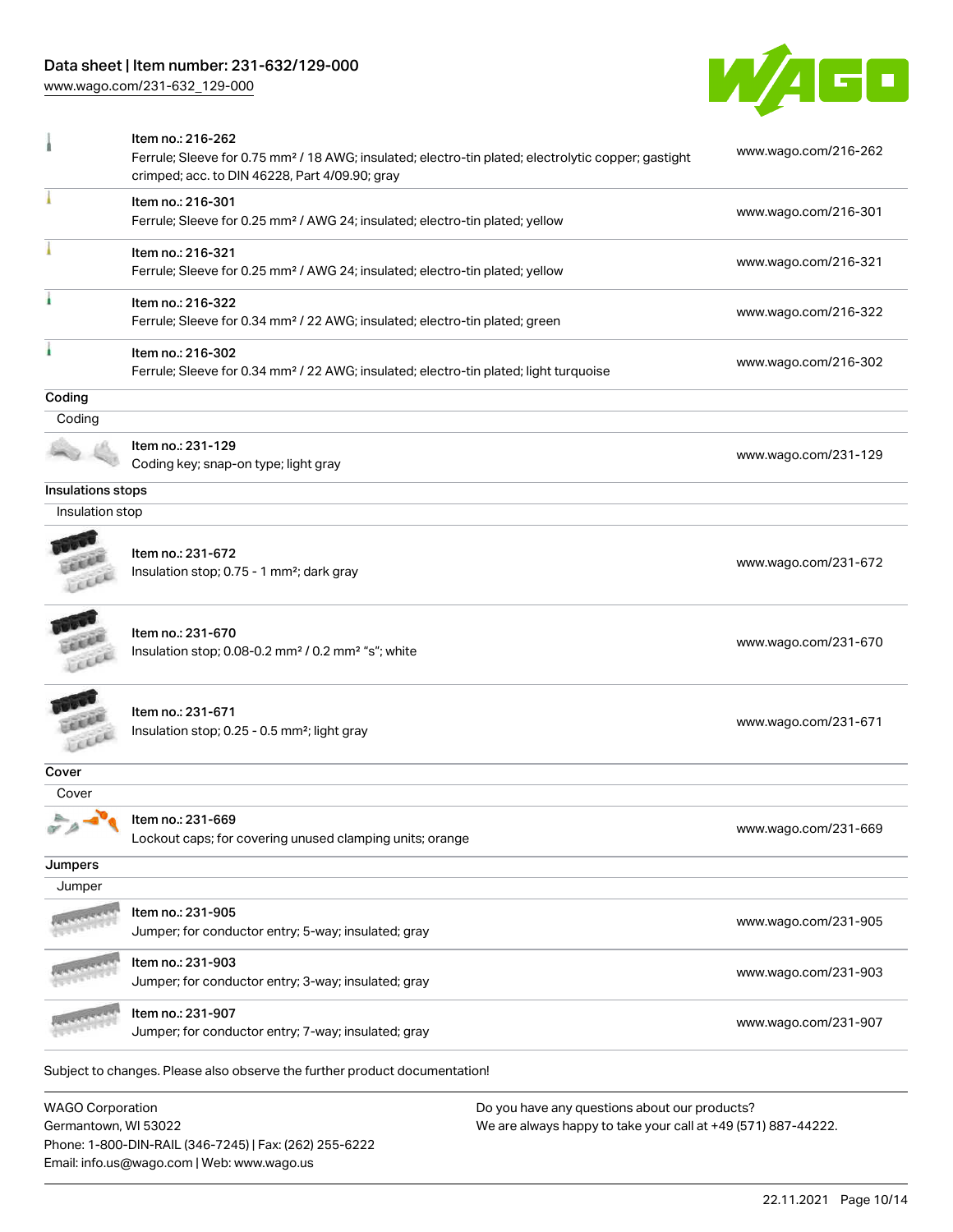

|                                                         | Item no.: 231-910<br>Jumper; for conductor entry; 10-way; insulated; gray                                                                    |            |               | www.wago.com/231-910 |  |  |
|---------------------------------------------------------|----------------------------------------------------------------------------------------------------------------------------------------------|------------|---------------|----------------------|--|--|
|                                                         | Item no.: 231-902<br>Jumper; for conductor entry; 2-way; insulated; gray                                                                     |            |               |                      |  |  |
| <b>Downloads</b>                                        |                                                                                                                                              |            |               |                      |  |  |
| Documentation                                           |                                                                                                                                              |            |               |                      |  |  |
| <b>Additional Information</b><br>Technical explanations |                                                                                                                                              | 2019 Apr 3 | pdf<br>2.0 MB | Download             |  |  |
| <b>CAD files</b>                                        |                                                                                                                                              |            |               |                      |  |  |
| CAD data                                                |                                                                                                                                              |            |               |                      |  |  |
| 2D/3D Models 231-632/129-000                            |                                                                                                                                              |            | <b>URL</b>    | Download             |  |  |
| <b>CAE</b> data                                         |                                                                                                                                              |            |               |                      |  |  |
| ZUKEN Portal 231-632/129-000                            |                                                                                                                                              |            | <b>URL</b>    | Download             |  |  |
|                                                         | <b>Environmental Product Compliance</b>                                                                                                      |            |               |                      |  |  |
| <b>Compliance Search</b>                                |                                                                                                                                              |            |               |                      |  |  |
|                                                         | Environmental Product Compliance 231-632/129-000                                                                                             |            | URL           | Download             |  |  |
|                                                         | 1-conductor male connector; CAGE CLAMP®; 2.5 mm <sup>2</sup> ; Pin spacing 5.08 mm; 2-pole;<br>Snap-in flange; 2,50 mm <sup>2</sup> ; orange |            |               |                      |  |  |

#### Installation Notes

Subject to changes. Please also observe the further product documentation!

WAGO Corporation Germantown, WI 53022 Phone: 1-800-DIN-RAIL (346-7245) | Fax: (262) 255-6222 Email: info.us@wago.com | Web: www.wago.us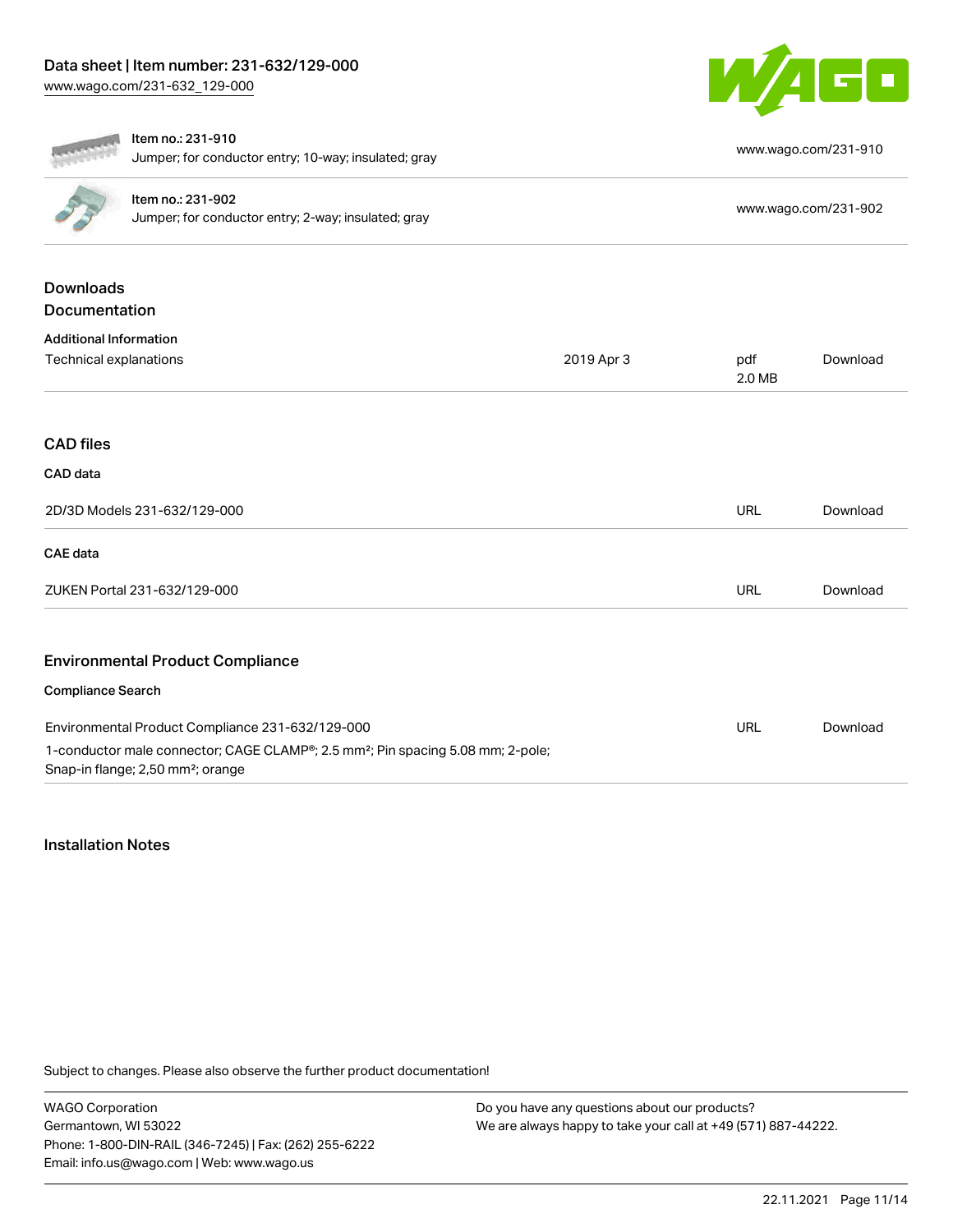



Inserting a conductor via 3.5 mm screwdriver – CAGE CLAMP® actuation parallel to conductor entry.



Inserting a conductor via 3.5 mm screwdriver – CAGE CLAMP® actuation perpendicular to conductor entry.



Inserting a conductor into CAGE CLAMP® unit via operating lever (231-291).



Inserting a conductor via operating tool.

#### Coding



Coding a male header – fitting coding key(s).

Subject to changes. Please also observe the further product documentation!

WAGO Corporation Germantown, WI 53022 Phone: 1-800-DIN-RAIL (346-7245) | Fax: (262) 255-6222 Email: info.us@wago.com | Web: www.wago.us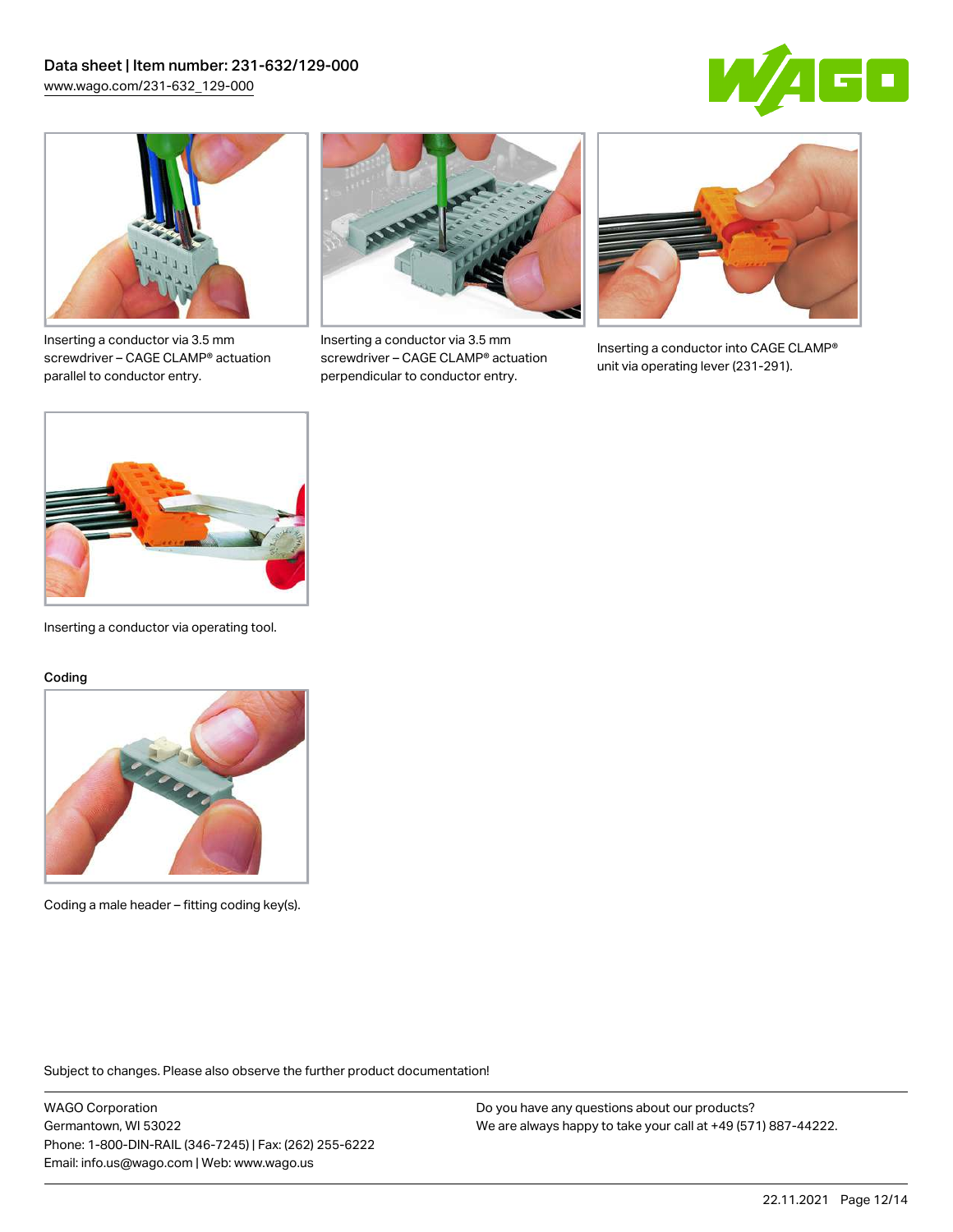



Testing – female connector with CAGE CLAMP®

Integrated test ports for testing perpendicular to conductor entry via 2 or 2.3 mm Ø test plug

Installation



Male connector with strain relief plate



Strain relief housing shown with a male connector equipped with CAGE CLAMP®

Marking

Subject to changes. Please also observe the further product documentation!

WAGO Corporation Germantown, WI 53022 Phone: 1-800-DIN-RAIL (346-7245) | Fax: (262) 255-6222 Email: info.us@wago.com | Web: www.wago.us